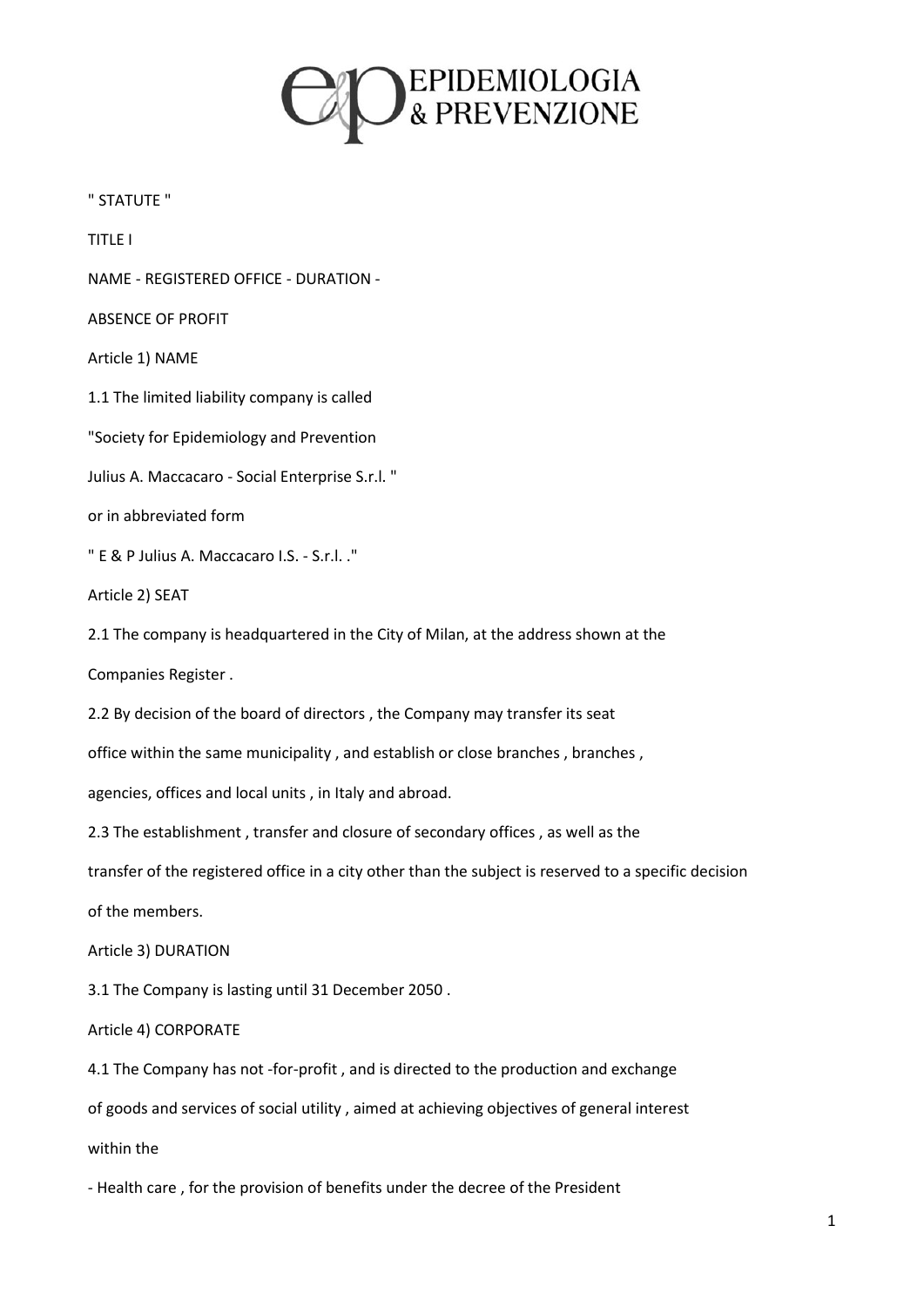### EPIDEMIOLOGIA

Council of Ministers on November 29, 2001 , as supplemented by decree the President of the Council of Ministers on 16 April 2002. In particular, the Company operates under the first essential level of assistance laid down therein , consisting of the collective prevention and public health, which is divided in the following activities : a) surveillance , prevention and control of infectious and parasitic diseases , including vaccination programs ; b) protection of the health and safety of open spaces and confined ; c) surveillance, prevention and protection of health and safety in the workplace ; d) animal health and veterinary urban hygiene ; e) food security - protecting the health of consumers; f) surveillance and primary prevention of chronic diseases , including the promotion of healthy lifestyles and organized screening programs ;

g ) nutritional surveillance and prevention ;

h ) legal medical evaluation of states of disability and for a public purpose ;

- Vocational training, under the Law of 28 March 2003, n. 53 , as part

prevention and epidemiology , in particular, the Company operates in compliance

the principles and criteria set out therein and in particular to promote

learning and the achievement of high levels of education and to develop the skills

and skills through knowledge and skills , both general and specific in

areas of prevention and epidemiology ;

- University and post -graduate education in the prevention and

epidemiology ;

- Research and provision of cultural services in the prevention and epidemiology.

4.2 In particular, the Company implements the above mentioned objects carrying out publishing activities in the field of epidemiology and prevention in the field of social health and environmental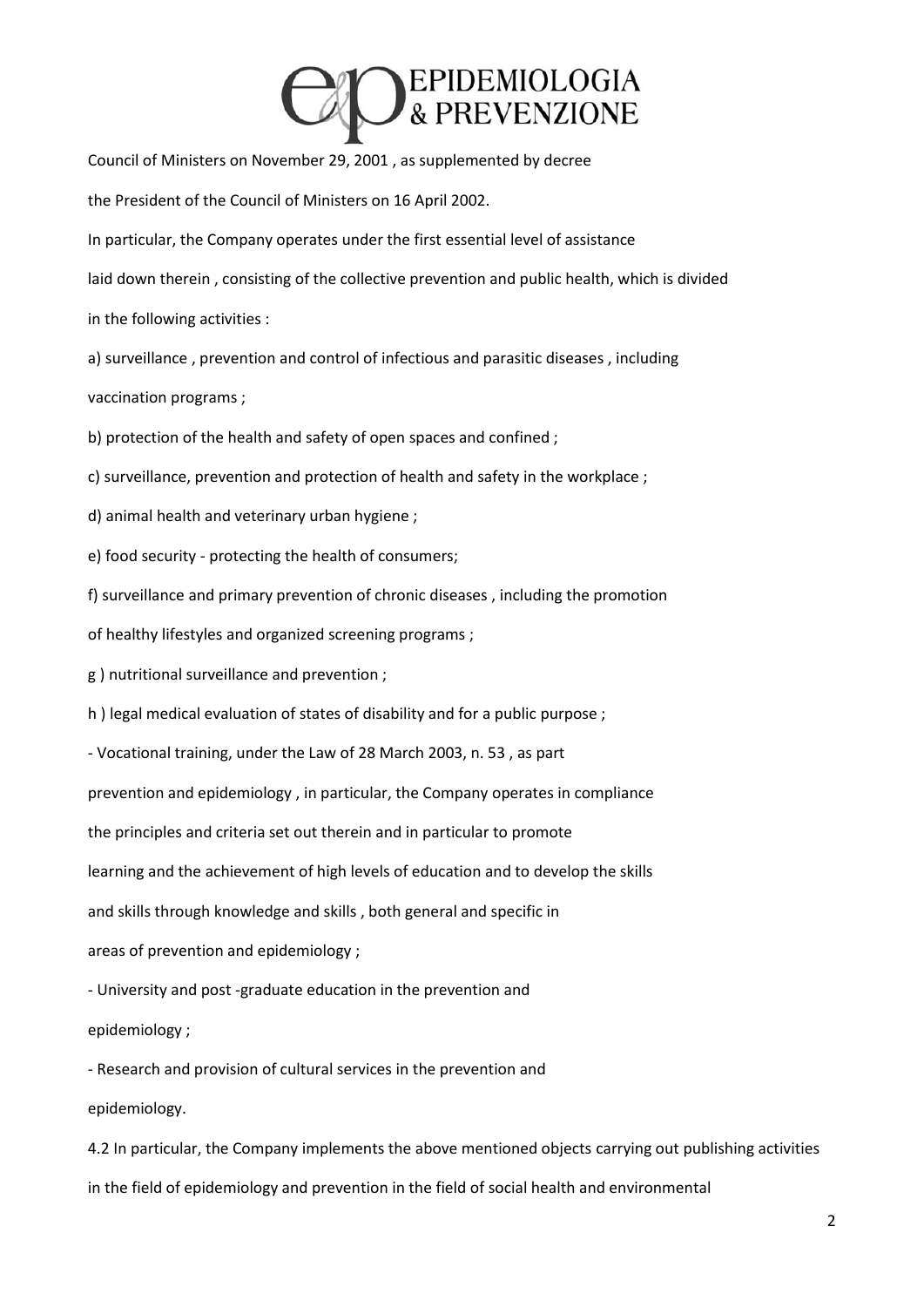### EPIDEMIOLOGIA<br>& PREVENZIONE

and organizing cultural activities , vocational training and research

applied in the same sector .

4.3 The Company also promotes the creation, growth and strengthening of operators non- profit organization whose purpose is connected.

4.4 The company will also perform all commercial , industrial,

financial, banking, securities and real estate held by the administrative

necessary or useful for the achievement of the company .

4.5 There are , however, excluded from the scope social activities reserved to intermediaries

financial art. Legislative Decree 106 of September 1, 1993 n . 385,

those reserved to the stockbroking company referred to in D. Dated 24 February

1998 n. 58 and those of mediation pursuant to Law n February 3, 1989 . 39 activities

Professional protected by the Law of 23 November 1939 n . 1815, and amendments thereto ,

additions and substitutions and anyway all the activities that are reserved by law

to persons holding specific requirements are not owned by the company.

Article 5) LACK OF PROFIT

5.1 The Company has the obligation to allocate profits and surpluses at the

carrying out of the statutory or an increase in equity .

5.2 And ' forbidden to distribute , even indirectly , profits and surpluses management , however described, as well as funds and reserves in favor of directors, members, participants , workers or employees. It is considered indirect distribution of useful hypotheses governed by the second paragraph of Art . 3 of Legislative Decree no . 155/2006 . 5.3 In compliance with the ban on distribution of profits also indirect and / or scrap management, in the case of allocation of reserves to share capital or an increase in the assets in the event of withdrawal or expulsion of the member in any capacity , it can not place to get a refund of social participation.

TITLE II

CAPITAL - FINANCING INSTRUMENTS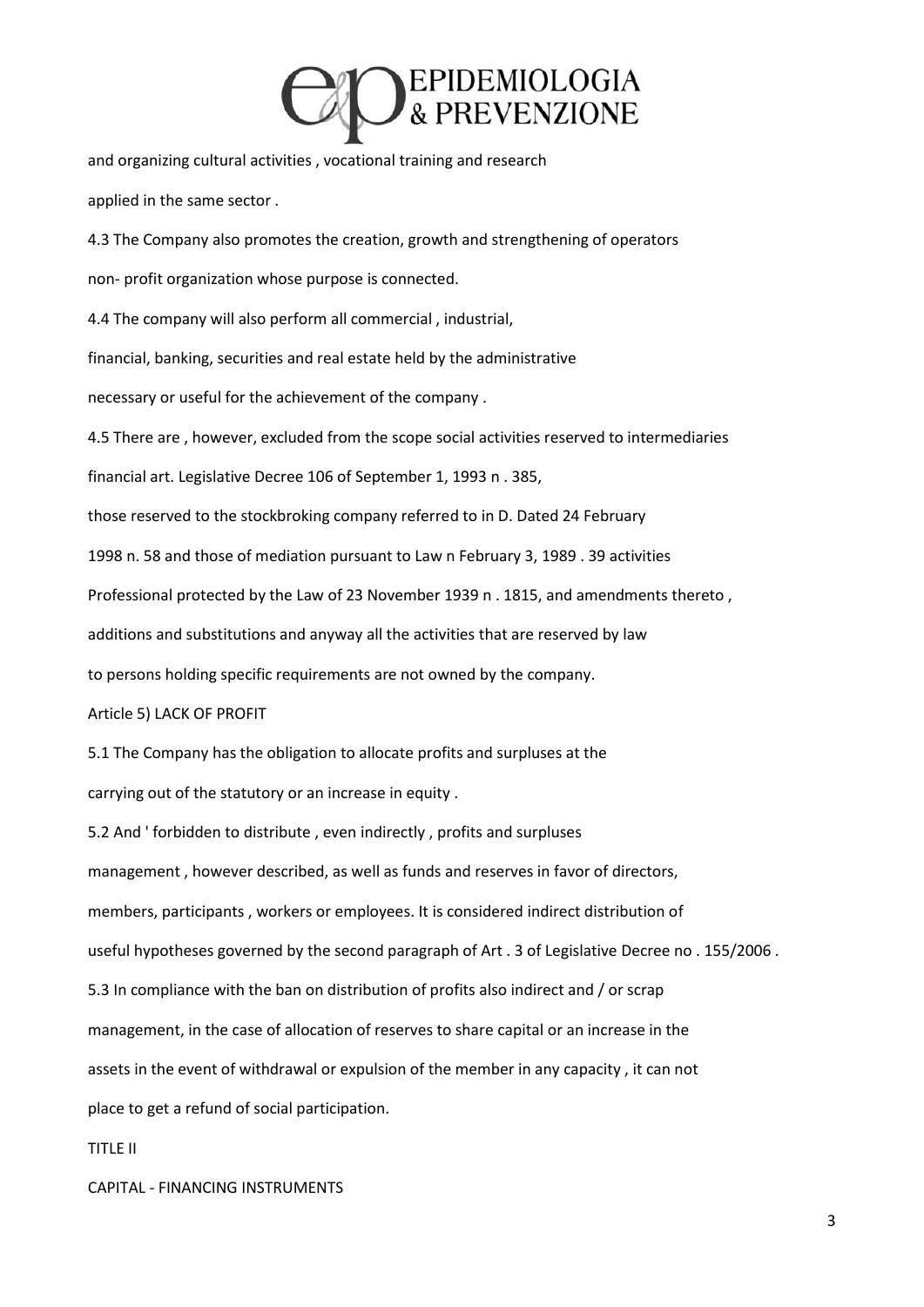

#### AND SOCIAL PARTICIPATION

Article 6) SHARE CAPITAL

6.1 The share capital is  $\epsilon$  10,005 (diecimilacinque).

6.2 Social rights belong to the shareholders in proportion to participation by each possessed. Subject to the decision of the shareholders passed by a majority of 60% of the share capital can be attributed to individual shareholders special rights the directors of the Company .

These rights may be amended by decision of the shareholders passed by a majority

60% of the share capital .

6.3 Except in the case provided for in Article 2482 -ter of the Italian Civil Code , increases in capital can

also be implemented through an offer of shares newly issued to third parties.

6.4 In the event of a reduction in losses affecting the capital for more than

third , the deposit may be omitted at the registered office of the documentation

provided for in Article 2482 - bis, paragraph two DC , in anticipation of the assembly therein

indicated .

6.5 The Company may acquire payments by members , with or without the obligation of repayment,

and finance, both in return for payment or free of charge, within the limits and conditions

referred to in Article 2483 of the Civil Code and Article 3 of Legislative Decree 155/ 06 and in compliance with

the regulations with particular reference to those that govern the collection

savings from the public.

6.6 The Company , by resolution of the shareholders adopted by shareholders' resolution,

may issue debt securities in the form of bonds, within the limits and

conditions of Article 2483 of the Civil Code and Article 3 of Legislative Decree 155/ 06 . the resolution

emission , which must be the official report drawn up by a notary public deed

and is registered in the commercial register , determines the amount and conditions ,

including the method of repayment .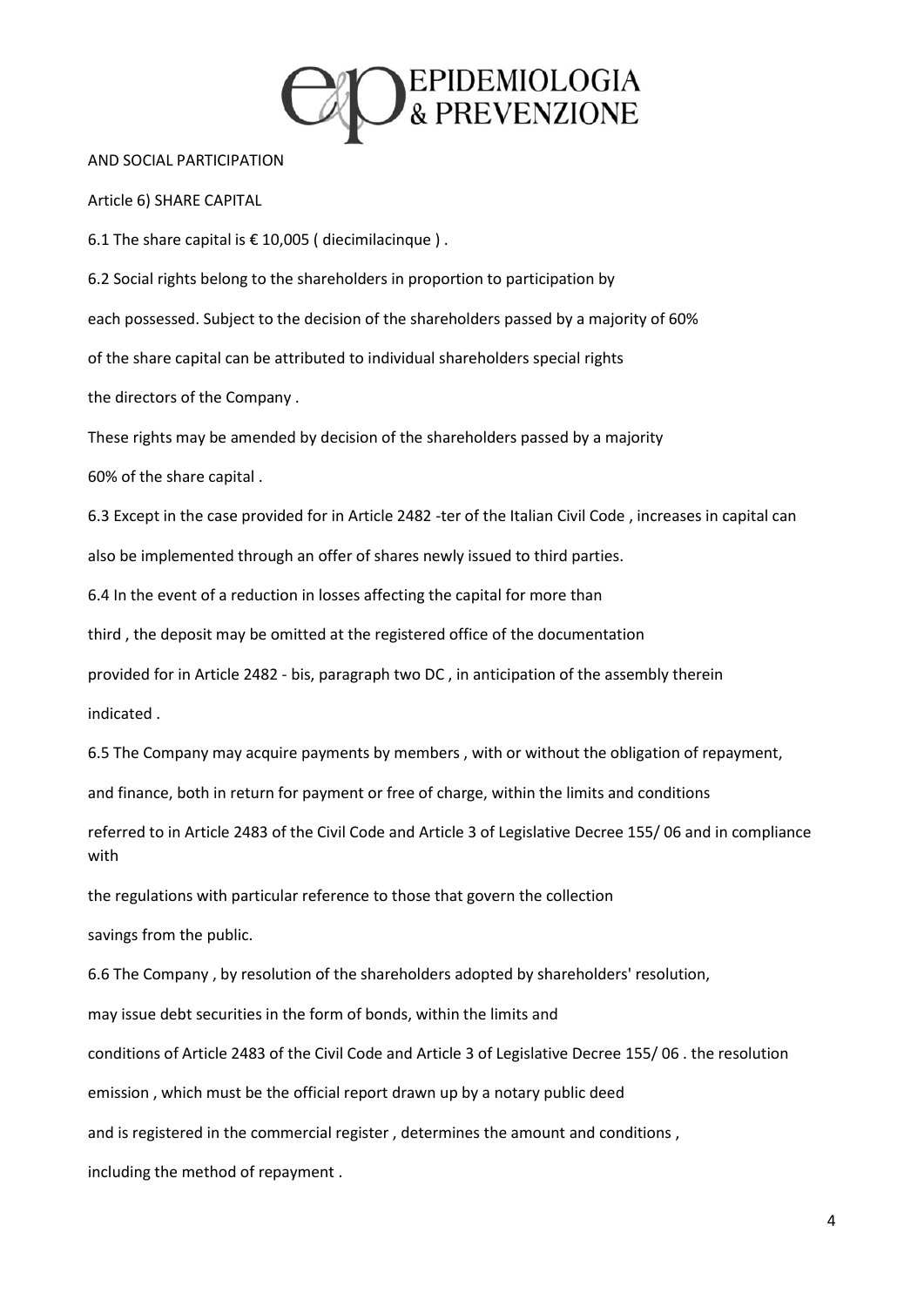

6.7 Without prejudice to the above, the admission of new members , either by subscription

of a capital increase or through purchase , for any reason , to

shareholdings , must be in accordance with the principle of non -discrimination.

### Article 7) DOMICILIATION

7.1 The domicile of the shareholders , for their relations with the company, is that the same communicated to the directors.

7.2 The address of the Directors , and of the control of the auditor , if

appointed for their relations with the company , is communicated to the company by the same same .

Article 8) TRANSFER OF EQUITY ACT FOR BETWEEN

LIVE

8.1 The transfer of shares inter vivos - however in compliance

the principle of non -discrimination laid down in Article 9 of Legislative Decree 155/ 06 - is subject the following discipline.

8.2 The term " transfer " means the transfer inter vivos of investments

or option rights. The term " transfer inter vivos " means

including all the shops of alienation in the broadest sense of the term , and therefore,

in addition to the sale, but not limited to , contracts of exchange, contribution ,

in lieu of payment and donation. In all cases in which the nature of the shop does not provide

consideration or the consideration is other than cash , the shareholders will purchase

investments by paying the vendor the sum determined by mutual agreement

or , failing agreement , dall'arbitratore , as later in more detail .

8.3 Therefore, the shareholder who intends to sell or otherwise transfer its shareholding

must notify all shareholders resulting from the commercial register

by registered letter with return receipt requested, to the address of each

of them . Members recipients of the communication referred to above shall exercise the right

of first refusal for the purchase of the investments to which this communication relates ,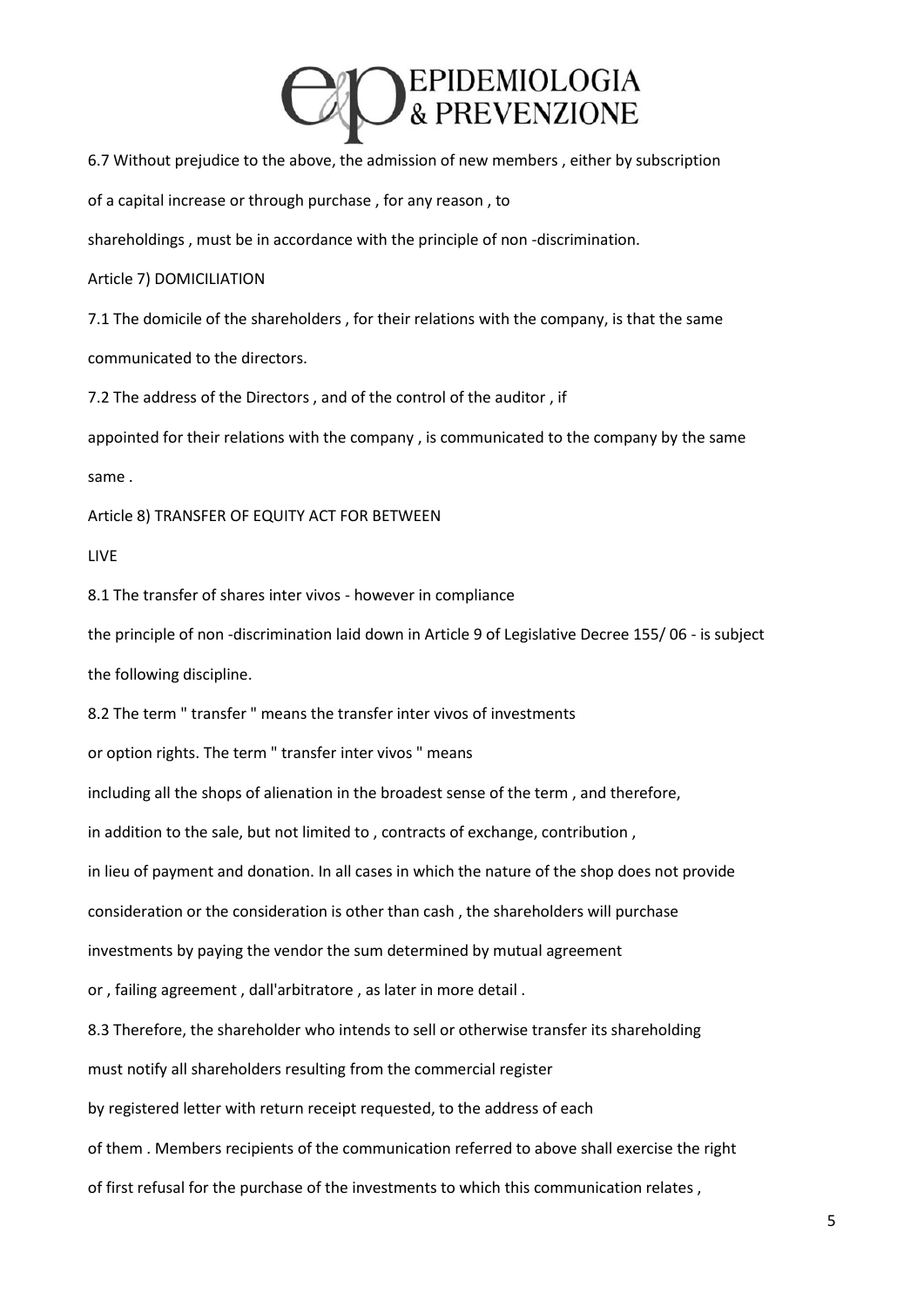# **OEPIDEMIOLOGIA**<br>& PREVENZIONE

by forwarding the statement to the shareholder bidder for the exercise of pre-emption delivered by registered letter at the post office not later than thirty days from the date of reception of ' pre-emptive offer .

8.4 In the event of exercise of the right of first refusal on the part of more than one partner, the offered shares belong to members interested in proportion to the owned by each of them .

8.5 If any of the persons entitled to pre-emption can not or do not want to exercise it, the right belonging to him grows automatically and proportionally in favor of those members who , conversely , want to rely thereon, and which have not expressly and previously waived upon exercise of pre-emption which they are entitled . 8.6 The right of pre-emption must be exercised to the full participation and the price quoted by the bidder. 8.7 If no shareholder intends to purchase the offered shares or the right is exercised for only part of them, the socio bidder is free to transfer all investments to the buyer referred to in the notice. If, instead , the shareholder bidder accepts the exercise of first refusal for the shares offered , may transfer that part of the participation in the shareholder who has exercised its pre-emption, the conditions to be agreed with the same. 8.8 In the case of joint selling of holdings by more than one member , the pre-emption

shall be deemed effectively exercised only if the investments will focus on all

offered for sale .

8.9 In the event of transfer of shares inter vivos executed without compliance with these requirements, the buyer is not entitled to exercise the voting and other administrative charges and can not sell the shares with effect to society.

8:10 They are not subject to the provisions of this article transfers in favor other members.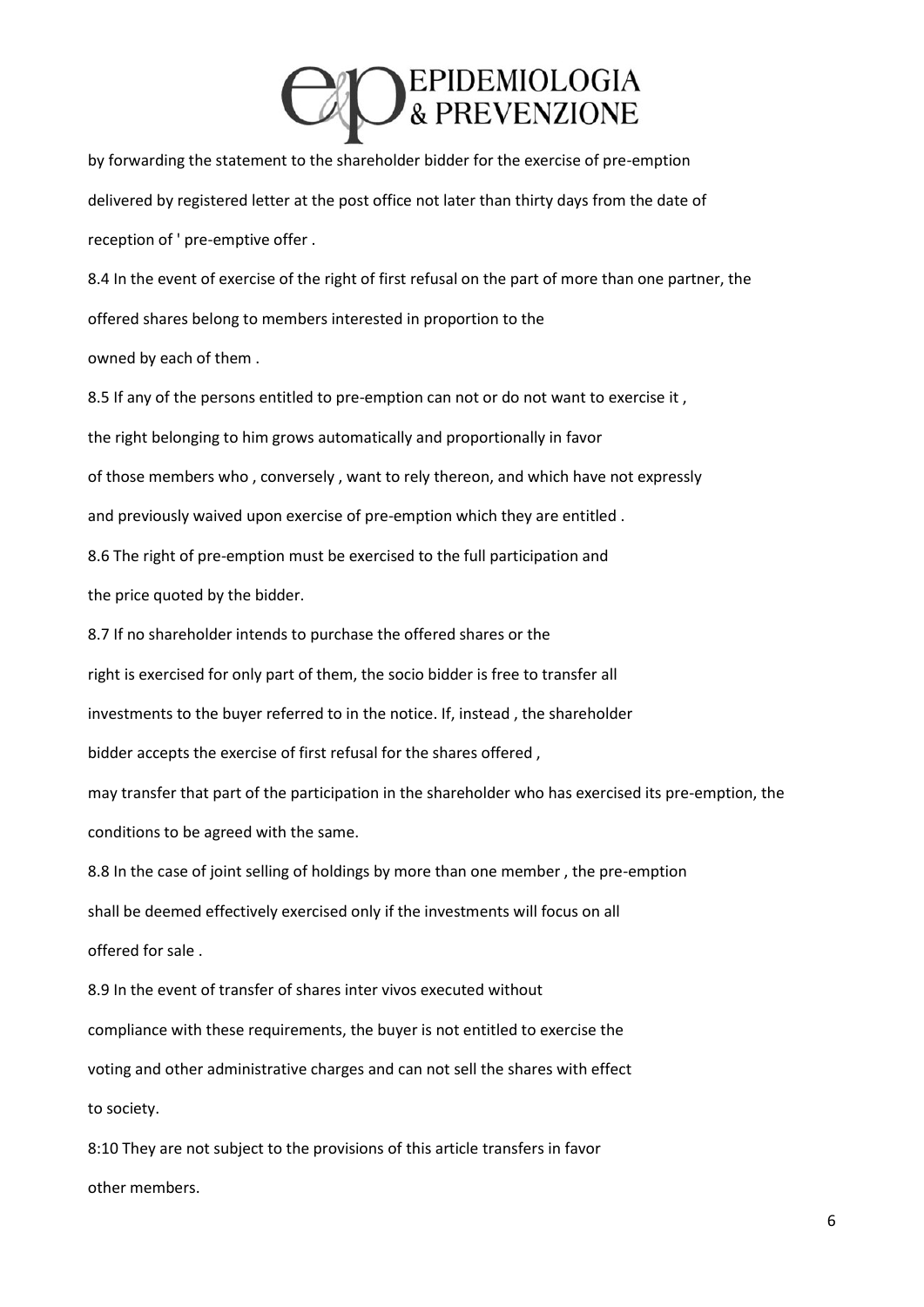

8:11 For the establishment of limited real rights ( including usufruct and pledge) on participation,

will require the prior written consent of all shareholders , in the absence of such

consent , will apply the provisions of this Article in relation to

breach of the right of first refusal.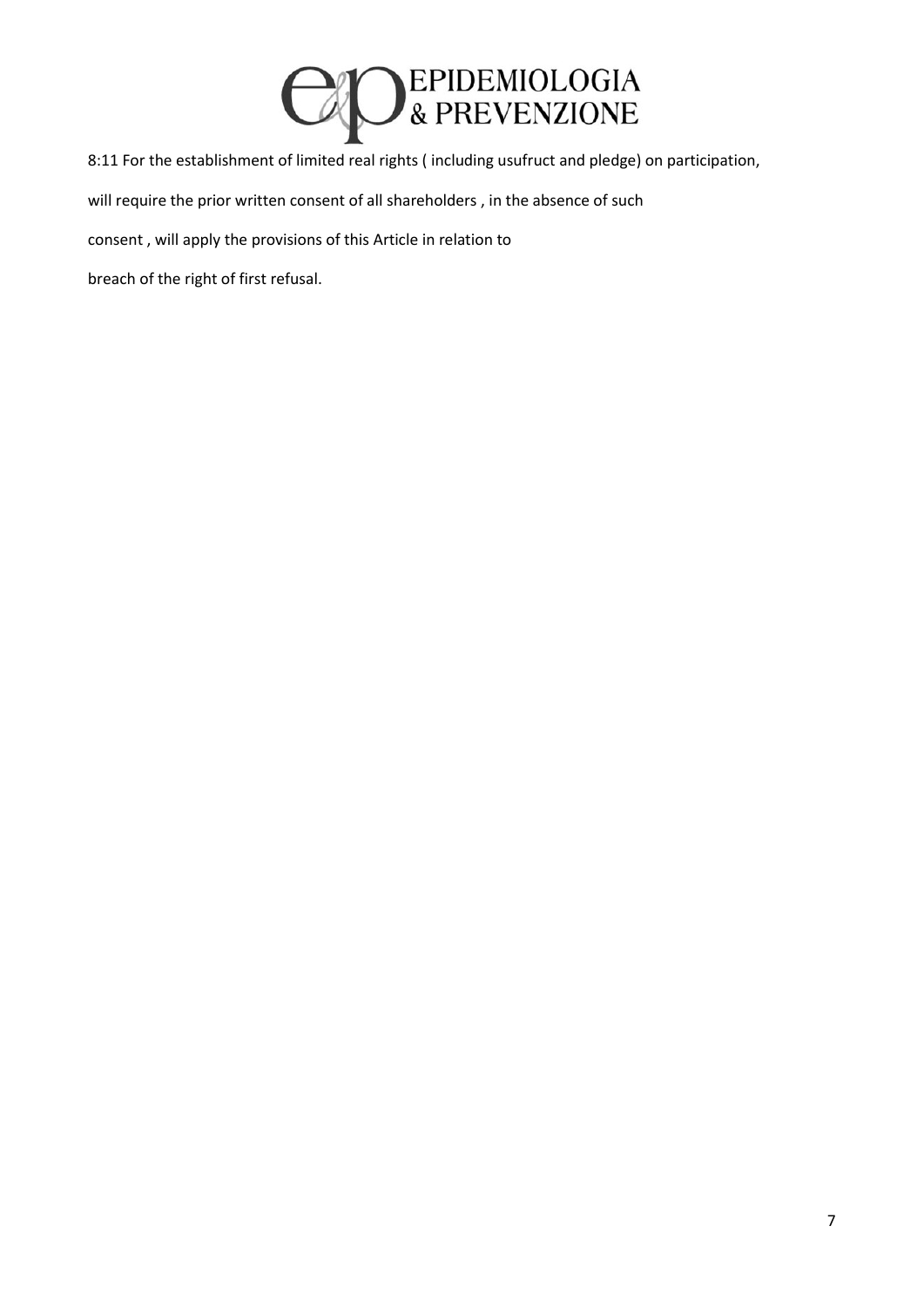

#### Article 9) DEATH OF A MEMBER

9.1 Participation transferred to testamentary or intestate succession shall be offered to all shareholders in the manner and with the effects referred to in Article 8 . 9.2 Until the offer has been made and is not that this has not been accepted, the heir or the legatee will not be entitled to exercise the voting and other administrative rights attached to the shares and can not dispose of investments with effect from the company . Article 10) WITHDRAWAL AND EXCLUSION OF SOCIAL 10.1 In all cases of withdrawal or expulsion of any kind, in accordance with the provisions of referred to in Article 3 of Legislative Decree 155/ 06 , is not included in any repayment of to participate in the withdrawing shareholder or excluded. 10.2 The withdrawal shall take effect from the date of notice of termination organ administrative . 10.3 The Board of Directors , if it becomes aware of any infringement with the provisions of this Statute or the Rules of Procedure of the deliberations or of corporate bodies, or in the case of conduct inconsistent with the pursuit of institutional goals of the Company, the impossibility to participate in the achievement of social goals or delinquency , the Board of Directors invites the defaulting partner by sending a communication with any means giving proof of receipt , to submit written with the same instruments , their justification within 30 days of receipt of the Communication of the Council . 10.4 The Board of Directors, after 15 days from the date given for the partner to provide their own justification , without which the shareholder has provided the same any justification, or has provided any justification deemed inadequate or not

plausible , the exclusion of a shareholder resolution to be communicated to the excluded member with the same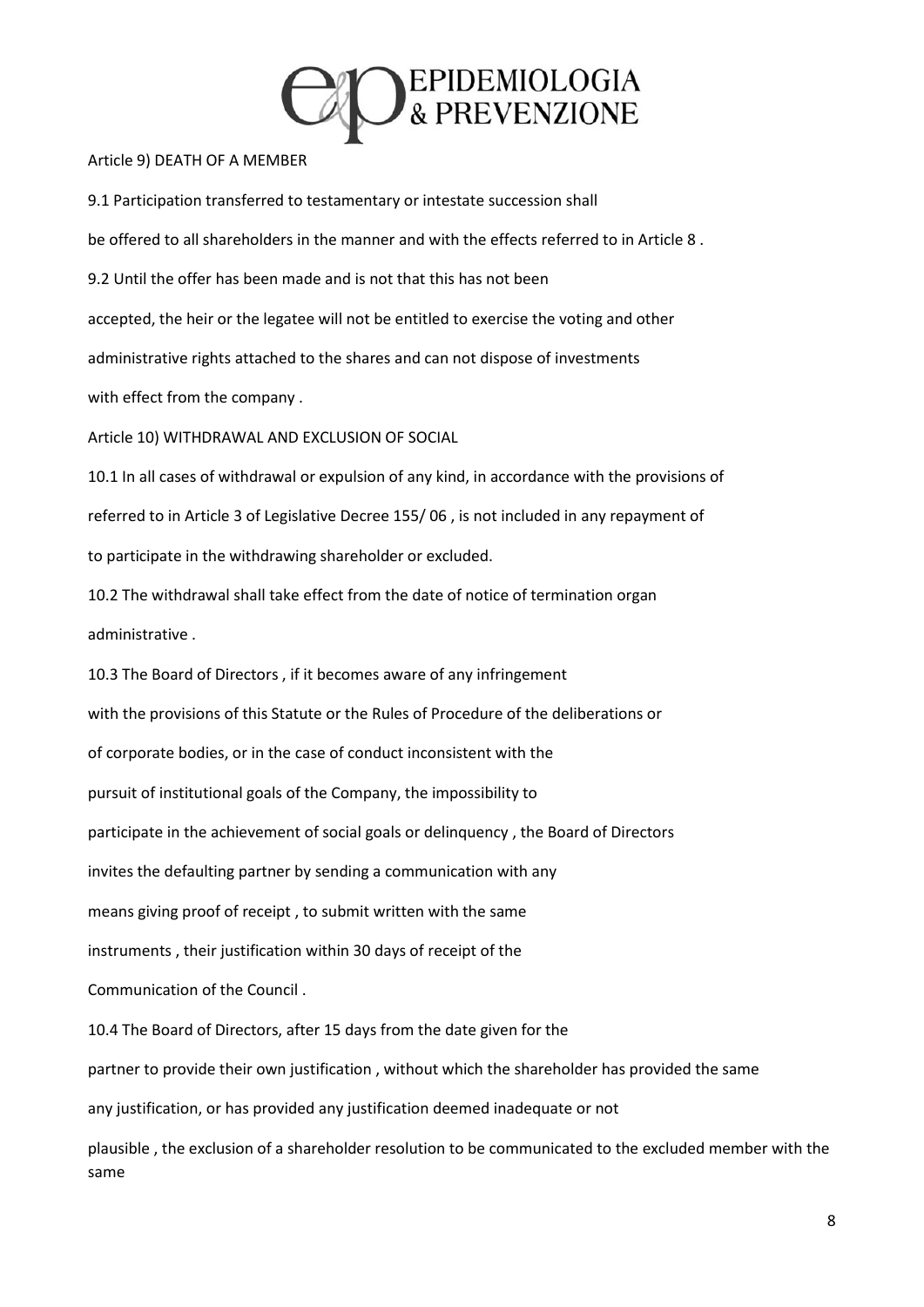

to Art . 9.11.

10.4 In accordance with Article 9 of Legislative Decree 155/2006 in the case of exclusion , the member excluded has the right to appeal to the shareholders' meeting , within the time-limit of 15 days of receipt of the notice of exclusion received by the Council. the decision rendered by the shareholders , with a majority of 60% , at the first meeting held after it is final. Pending the First Assembly will be asked to rule on the legality of the resolution adopted by the Board of Directors, the rights and obligations relating to the qualification of socio remain suspended and not exercisable . 10.5 The members incurred in bankruptcy proceedings (bankruptcy, compulsory liquidation , composition ) are excluded by law . 10.6 The exclusion of the partner must respect the principle of non -discrimination in the cases provided by law. TITLE III DECISIONS AND SHAREHOLDERS 'MEETING Article 11) DECISIONS OF MEMBERS 11.1 The shareholders decide on matters for which they are responsible by law, the this statute, as well as on matters which one or more directors or shareholders represent at least one third of the share capital subject to their approval . 11.2 The decisions of the shareholders may be taken by written consultation or on the basis of the consent expressed in writing. 11.3 The written consultation procedure or the acquisition of consent writing is not subject to special formalities , provided it is secured to each member the right to participate in the decision and is assured to all persons entitled to adequate information . 11.4 The decision is taken by written consent of a single document , or more documents that contain the same text of the decision, from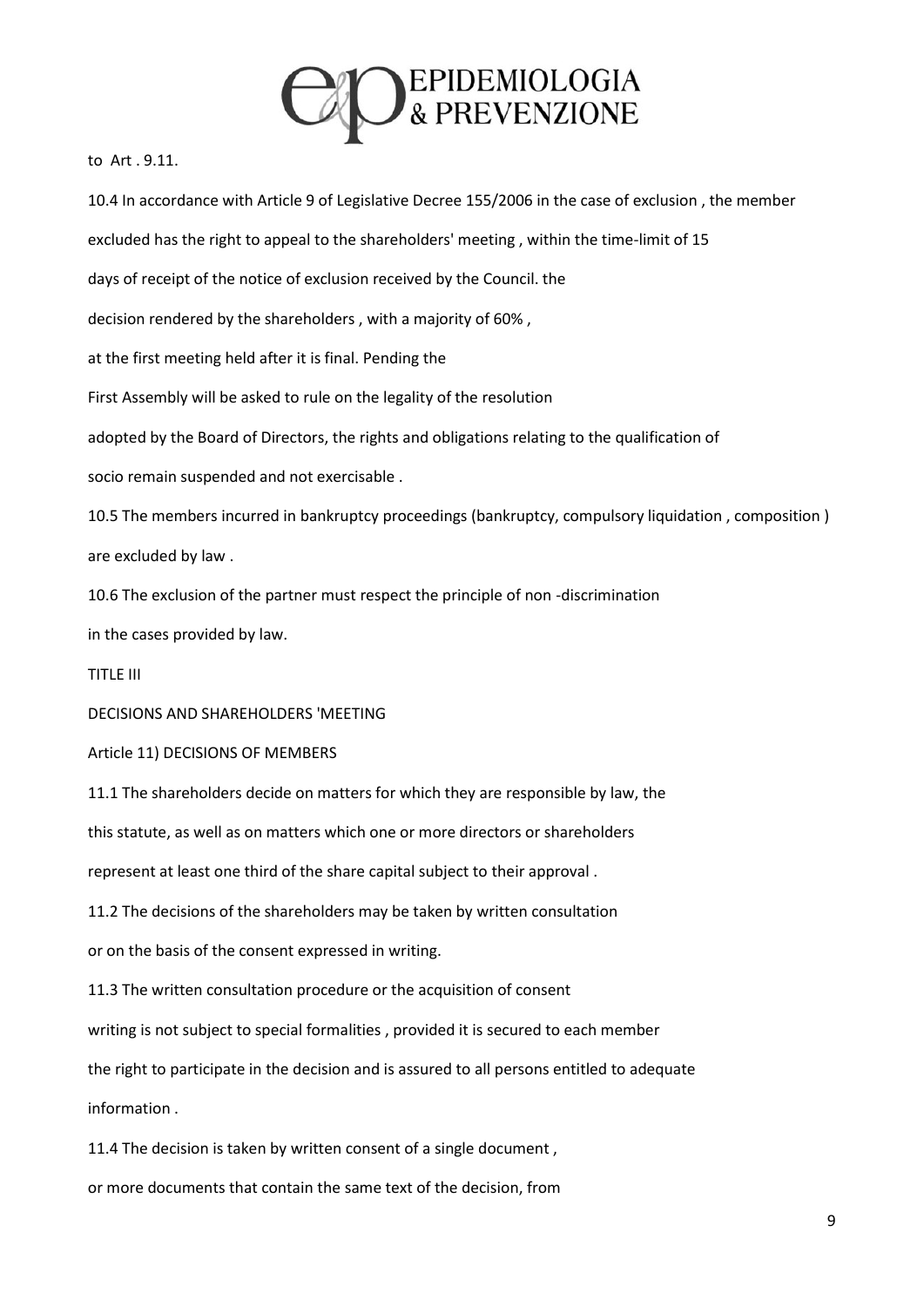### **EPIDEMIOLOGIA**<br>& PREVENZIONE

part of shareholders representing the majority indicated below .

11.5 The procedure shall be completed within thirty days from its beginning or in different

period specified in the text of the proposal.

11.6 Shareholders' decisions taken under this Article shall be recorded

without delay in the book of the decisions of the members.

Article 12) ASSEMBLY

12.1 In the cases provided by law or these Bylaws , or when requested by one or more directors or a number of shareholders representing at least one-third of the share capital , the decisions of shareholders must be adopted by resolution Meeting.

12.2 The General Meeting is convened by each director by registered mail,

fax or e-mail message to be sent to the persons entitled to the home

resulting from the shareholder register that is communicated to the company , eight days before or

if sent subsequently received at least five days before the date fixed for

the meeting.

12.3 The notice must indicate the date, place and time of the meeting and the list of subjects to be treated and may provide for the second call .

12.4 The Assembly may also be convened at the registered office , provided

Italy or in the territory of another EU member state or in Switzerland.

12.5 The resolution of the meeting is deemed to be taken , even in the absence of

formally called, when it participates in the entire share capital and all

directors and the supervisory body , if appointed, are present or informed of

meeting and no one is opposed to the discussion of the issue .

### Art.13 ) PROCEEDINGS OF THE

13.1 The meeting shall be chaired by the person appointed by those present .

13.2 Participation in the meeting can take place by means of telecommunication ,

in accordance with the provisions for meetings of the board of directors.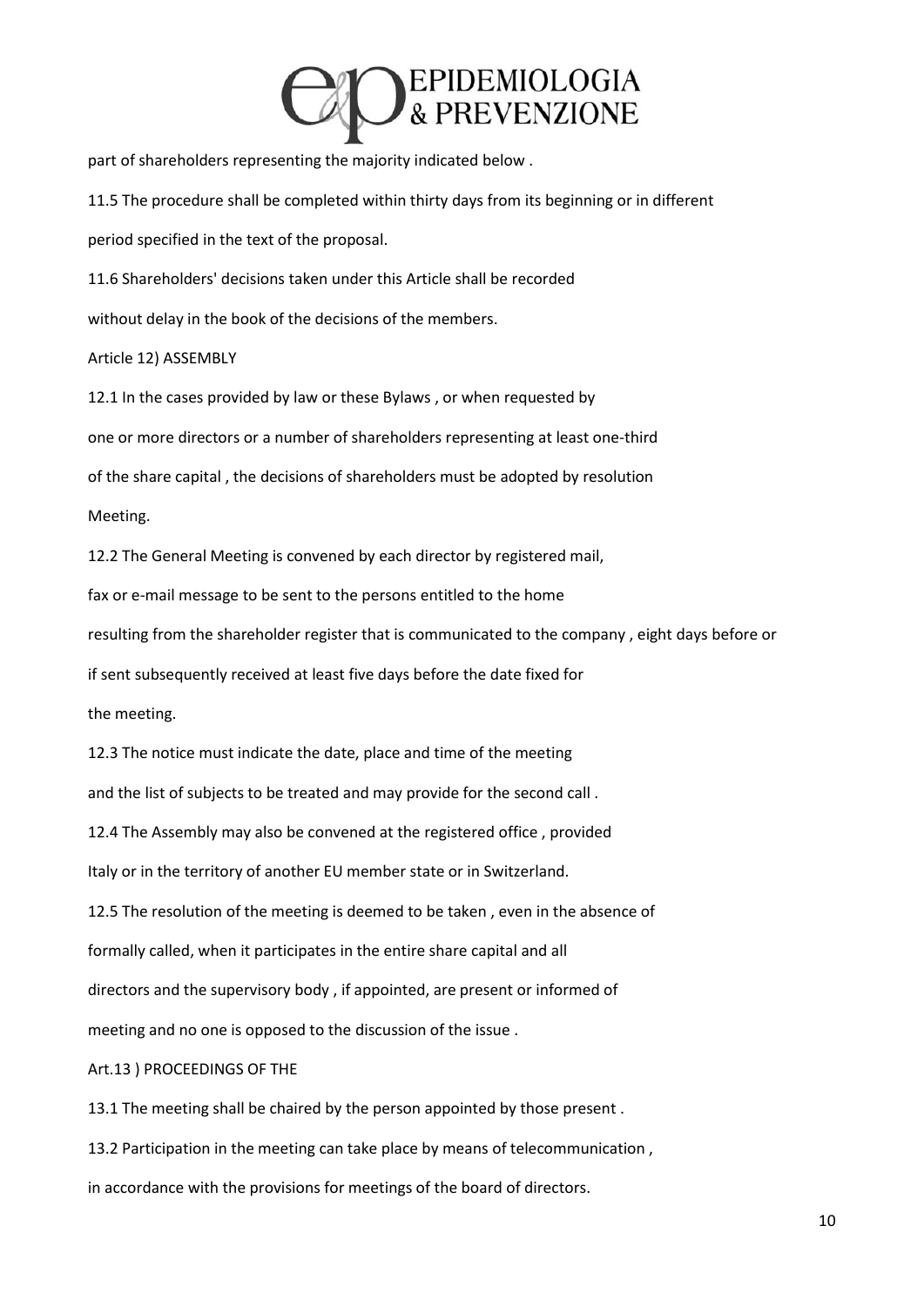## **DEPIDEMIOLOGIA**<br>& PREVENZIONE

13.3 Once these conditions exist , the meeting is believed to have taken place where they are attended by the president and the person taking the minutes .

13.4 Each shareholder entitled to attend the meeting may be represented also subject to a non-shareholder by written proxy , which must be preserved by the company.

13.4 Each shareholder entitled to attend the meeting may be represented also subject to a non-shareholder by written proxy , which must be preserved by the company. The proxy must specify the name of the representative with an indication of any faculty and limits of sub-delegation .

13.5 It ' also allowed a delegation to apply to more meetings , regardless of from their agenda .

13.6 The general meeting must be recorded in minutes signed by the president and secretary .

13.7 Where required by law or when the President deems it appropriate , the minutes shall be drawn up by a notary .

Article 14) QUORUM

14.1 Shareholders' decisions are taken by the affirmative vote of shareholders represent a majority of the share capital .

14.2 To enter , modify or suppress the rights of individual members is necessary the consent of all members.

14.3 The introduction and elimination of arbitration clauses must be

approved by the affirmative vote of shareholders representing at least 90% of the share capital.

14.4 , however, remain subject to the other provisions of the law or of this statute

that , for particular decisions require different specific majorities .

TITLE IV

ADMINISTRATION AND CONTROL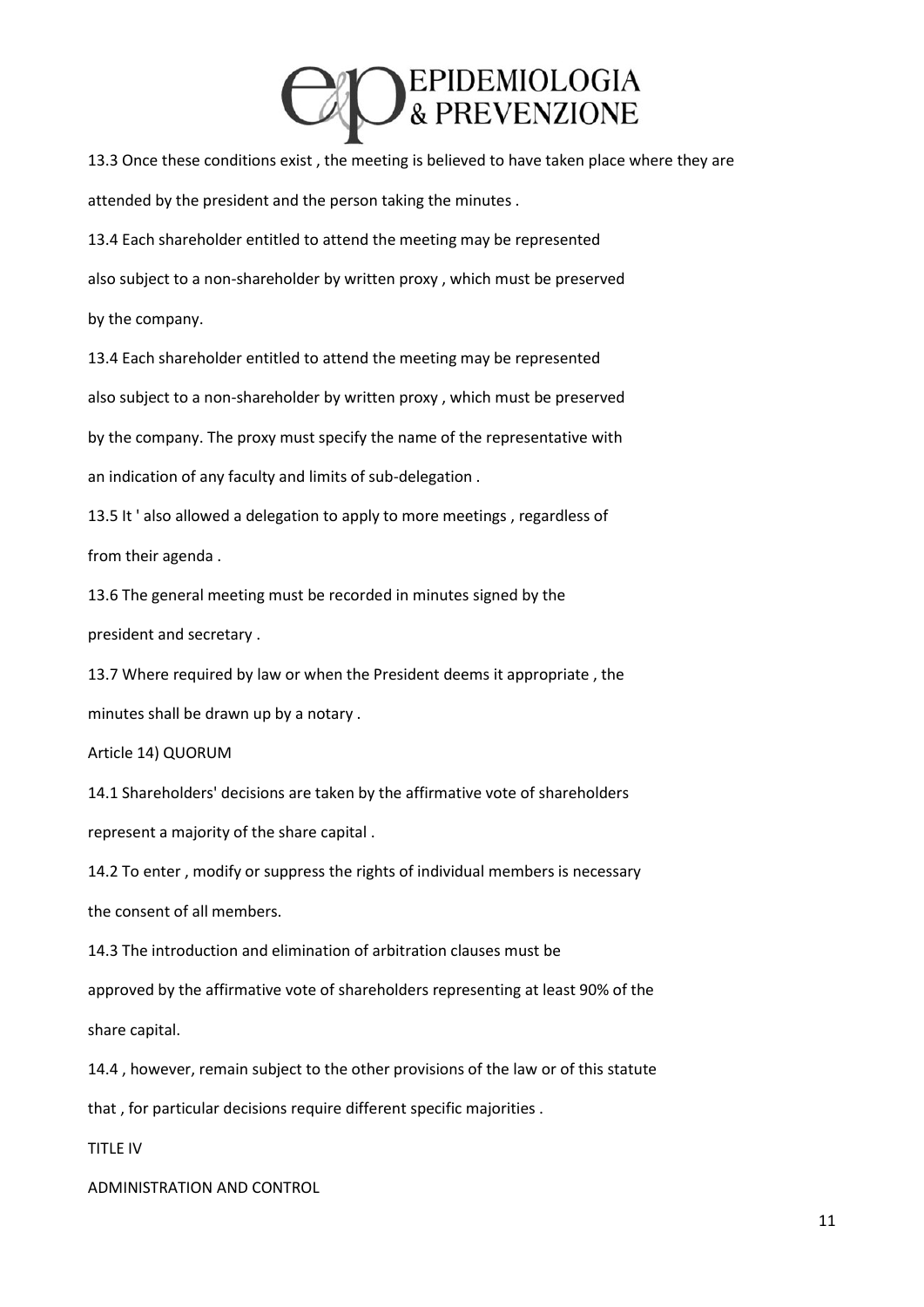

#### Article 15) DIRECTORS

15.1 The company may be administered alternately , at the decision of the shareholders in headquarters of the appointment :

the . by a single administrator ;

ii . by a board of directors composed of a odd number of members

between three and nine members , according to the number determined by the shareholders at the

the time of appointment ;

15.2 Where two or more administrators are appointed without any indication

on procedures for the exercise of administrative powers, is defined as consisting

a board of directors .

15.3 The directors of the company may be entrusted to persons who are not

members. In any case, the assumption of office of director is subject to the possession

the requirements of integrity , professionalism and independence , in accordance with

art. 8 paragraph 3 of Legislative Decree no. 155/2006 .

15.4 I can not be appointed as directors and appointed forfeited if

office :

the . those who are in the conditions provided for by art. 2382 of the Civil Code

ii . those who find themselves under the conditions of article 8 , paragraph 2 of Legislative Decree no.

155/ 06 .

15.5 does not apply to administrators ban on competition laid down in Article

2390 of the Civil Code.

Art.16 ) TERM OF OFFICE - REVOCATION - TERMINATION OF

### DIRECTORS

16.1 The directors shall remain in office until removal or resignation or for the period

determined by the shareholders at the time of appointment .

16.2 The directors may be reelected.

16.3 Except as provided in the next paragraph, if , during the year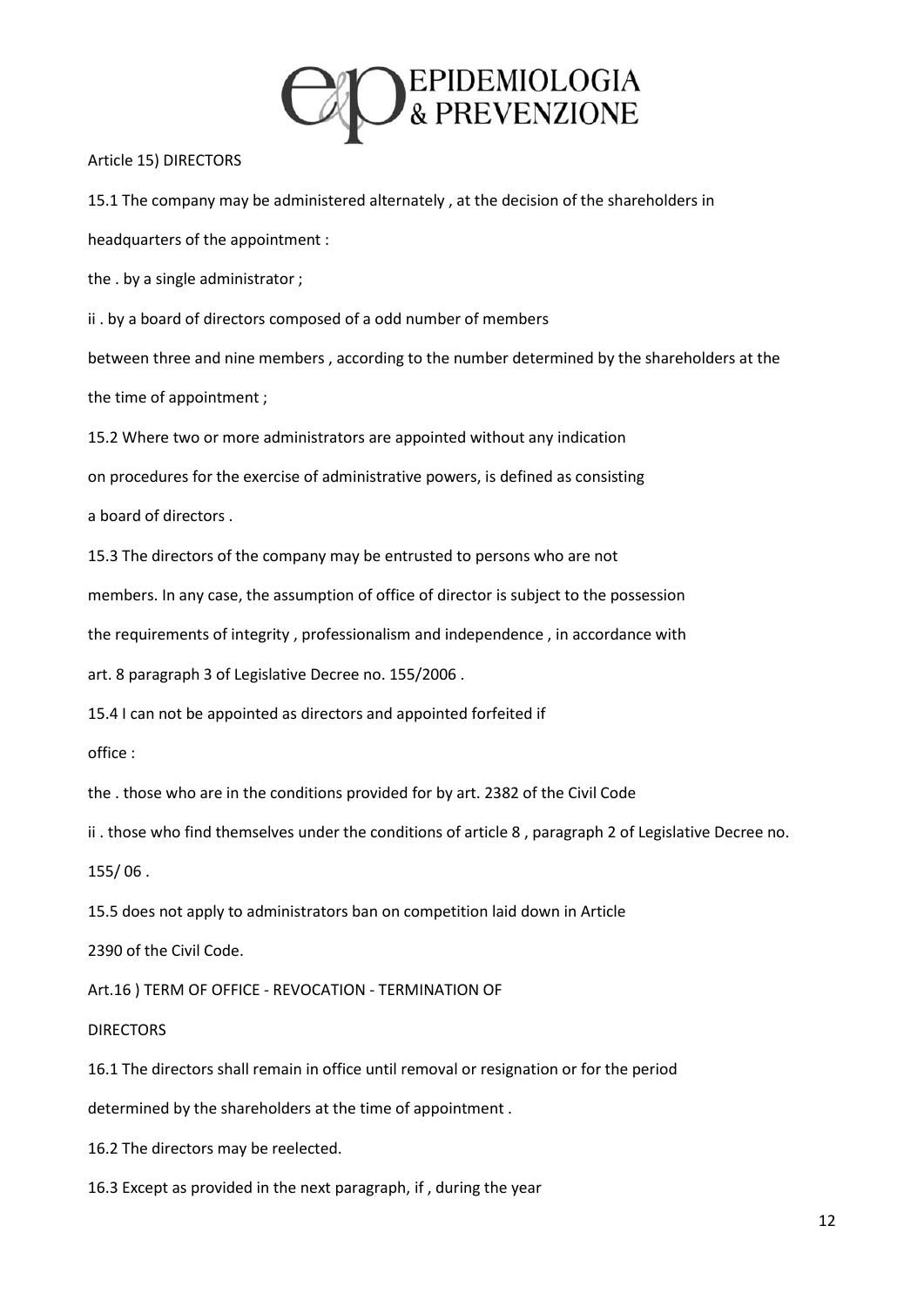# **DEPIDEMIOLOGIA**<br>& PREVENZIONE

missing one or more directors , the other directors shall fill ; administrators so appointed shall hold office until the next meeting . 16.4 If it is less than half of the directors, in the case of even number, or the majority of the same, in the event of an odd number , the entire decade administrative body And the remaining directors shall, within thirty days, submit to the decision the shareholders the appointment of the new Board of Directors and in the meantime they can make only the ordinary transactions . Article 17) BOARD OF DIRECTORS 17.1 If not already done so members at the time of appointment , the board of Directors shall elect from among its members a chairman . 17.2 Decisions of the Board of Directors, may be taken by written consultation , or on the basis of the consent expressed in writing. 17.3 The written consultation procedure , or the acquisition of consent writing is not subject to special formalities provided it is secured to each administrator the right to participate in the decision and is assured to all those right to adequate information . 17.4 The decision is taken by written consent of a single document or more documents that contain the same text of the decision to a majority of the directors then in office . From the documents signed by the Directors must clearly the subject matter of the decision and consent to the same . 17.5 The procedure shall be completed within thirty days from its beginning or in different period specified in the text of the decision. 17.6 The Directors' decisions shall be recorded without delay in the Book of the decisions of the directors. The documentation is kept by the company. Article 18) POWERS OF THE BOARD OF DIRECTORS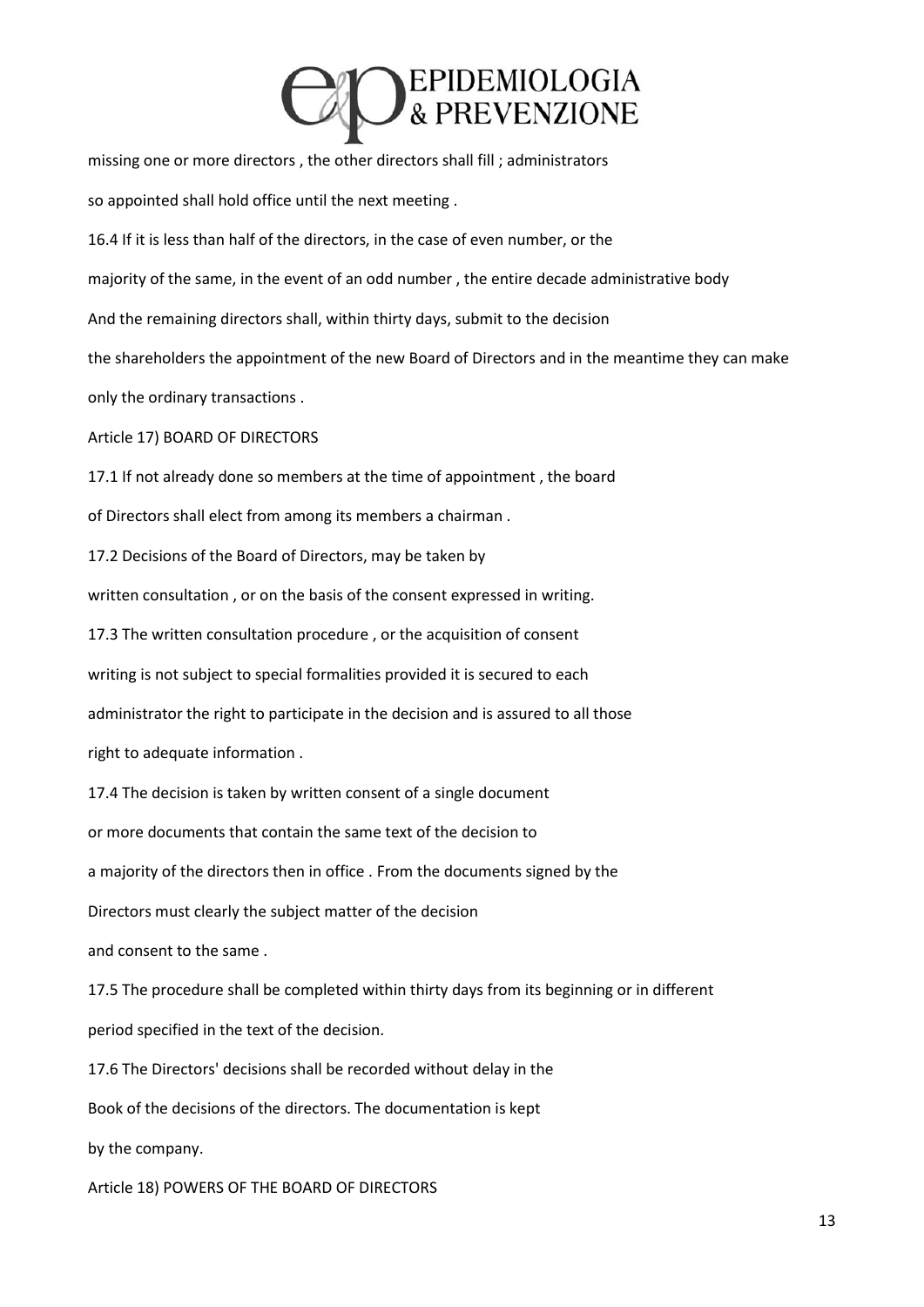

18.1 The Board of Directors has all powers necessary for the administration of the company. 18.2 At the time of appointment may, however, be mentioned limits to the powers of the directors. Article 19) MEETINGS OF THE BOARD OF DIRECTORS 19.1 The Chairperson shall convene the board of directors, when it deems it necessary or desirable , or when requested in writing at least twenty percent of directors in charge or control body , if appointed , by registered letter , fax or e-mail message , sent at least three days before the and , in case of emergency, at least a day before. The notice will set the date, place and time of the meeting and the agenda . 19.2 The Board shall meet at the head office or elsewhere, but in Italy , or in the territory of another EU member state or in Switzerland. 19.3 Meetings of the Council and its resolutions are valid, even without formal summons , when they all directors in office and the organ of control , if appointed. 19.4 Meetings of the Board of Directors may also be held by means of telecommunication, the following conditions which I shall act in its verbal : the . that it is permissible to the chairman of the meeting to ascertain the identity of the participants, regulate the proceedings of the meeting , establish and announce the results of the vote; ii . that allow the person taking the minutes adequately perceive the events recorded in the minutes of the meeting ; iii . that are able to take part in the discussion and the vote simultaneously on the items on the agenda, as well as to view, receive or send documents . 19.5 The validity of the resolutions of the board of directors, assumed

with the same meeting , it requires the presence of the majority of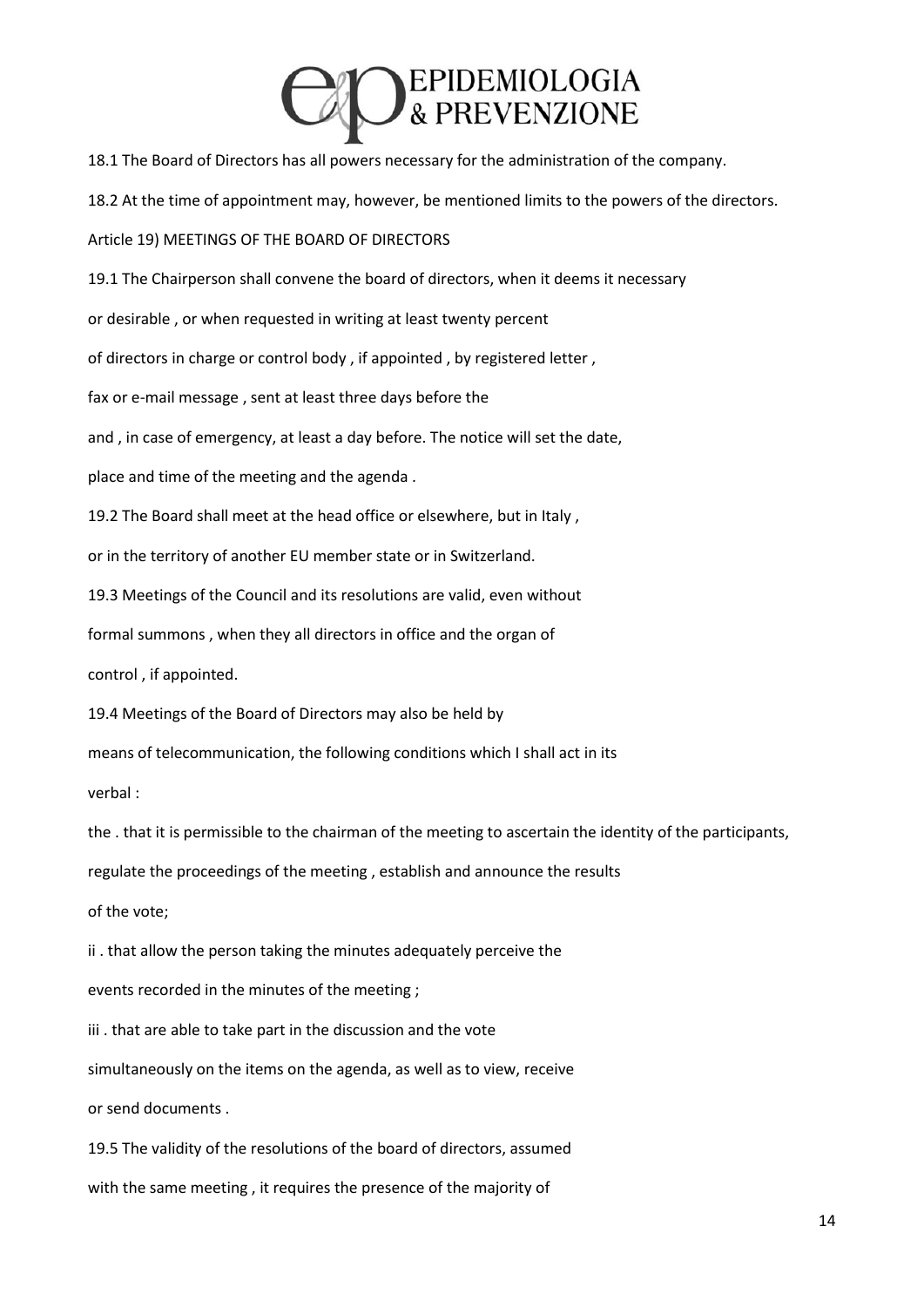## EPIDEMIOLOGIA<br>& PREVENZIONE

its members in office , the resolutions are passed by an absolute majority of vote of those present . In the event of a tie, the vote of the President . 19.6 Resolutions of the session will be drawn up and signed by the President and the secretary, if appointed , to be transcribed in the book of the decisions of the administrators.

### Article 20) REPRESENTATION

20.1 's sole director has to represent the company .

20.2 In the event of the appointment of the board of directors, the company's representative

responsibility of the Chairman of the Board , the Vice Chairman and the

individual managing directors, if appointed .

20.3 The representative of the company shall also be payable to the directors , the proxies and the prosecutors , within the limits of their powers in the appointment .

20.4 In the event of the appointment of more directors to represent the company

it is for the same jointly or separately, in the same way in which they were

attributed in the appointment powers of administration .

20.5 The representative of the company in liquidation is up to the liquidator or the president

the panel of administrators and any other members of the board of liquidation

with the procedures and limitations set out in the appointment .

Article 21 ) REMUNERATION

21.1 Directors are entitled to reimbursement of expenses incurred by reason of

their office.

21.2 In accordance with the provisions of Article 3, paragraph 2 , letter . a) of Legislative Decree no .

155/2006 , can be recognized in the instrument of appointment or a subsequent meeting

or decision

21.2 In accordance with the provisions of Article 3, paragraph 2 , letter . a) of Legislative Decree no .

155/2006 , can be recognized in the instrument of appointment or a subsequent meeting

or decision of the shareholders , an annual remuneration to the directors, as well as any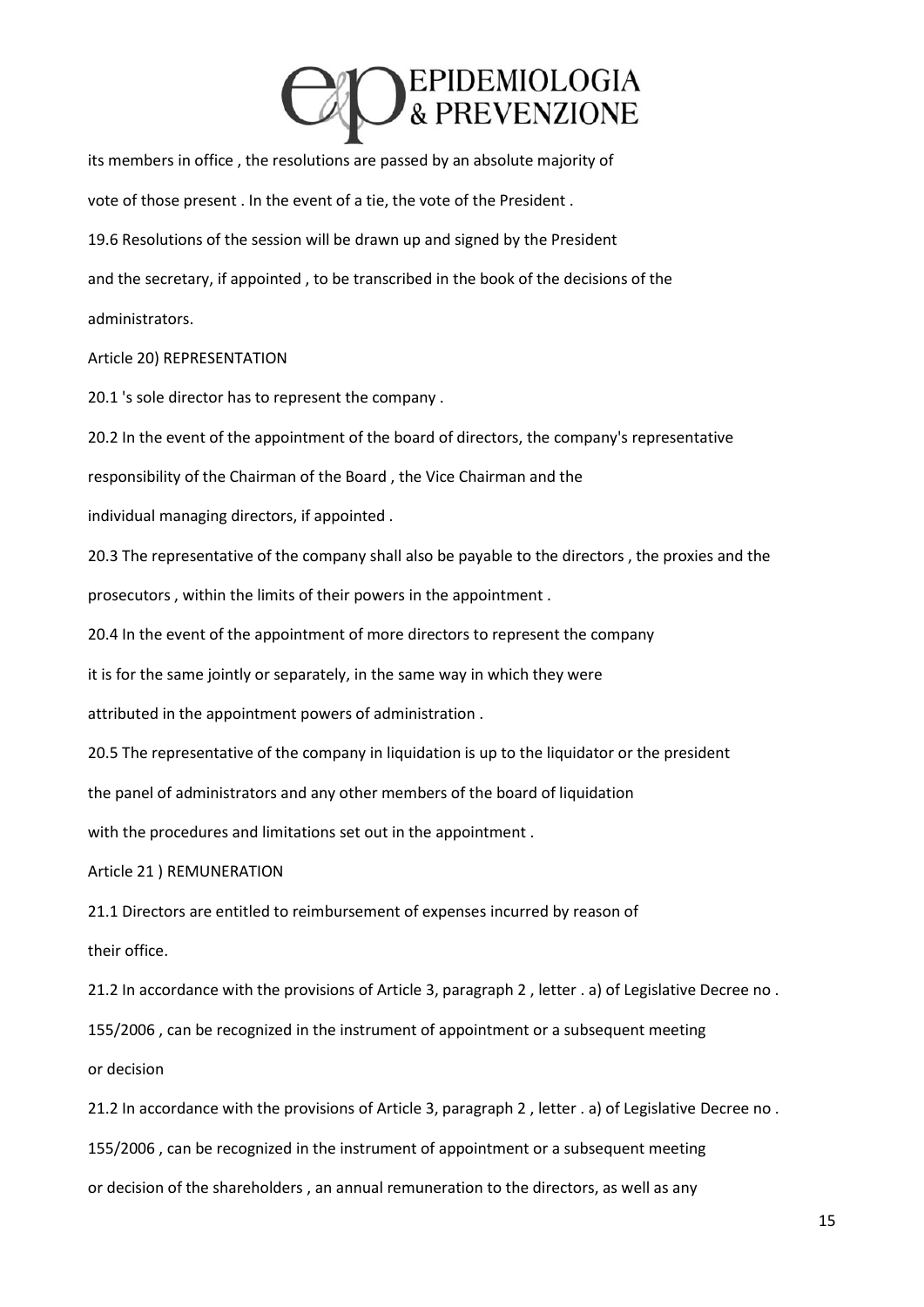## **DEPIDEMIOLOGIA**<br>& PREVENZIONE

annual provision of an amount determined as a fixed amount or a percentage respect to the remuneration or earnings payable in respect of their severance pay mandate.

21.3 In the absence of determination of compensation , it is meant that the components the board of directors have waived their right .

21.4 It ' prohibited the payment to employed or self-employed for wages or fees in excess of those provided for in the contracts or collective agreements for the same qualifications , unless proven requirements relating to the need to acquire specific skills .

Article 22) CONTROL OF MEMBERS

22.1 Shareholders who do not participate in the administration have the right to have the

Administrators news on the conduct of social affairs and consult , also

by professionals they trust, corporate books and documents relating

administration in accordance with the provisions of art . 2476 seconds paragraph cod. Civil Code .

22.2 To exercise this right, the shareholder must send a request body

administrative determine the start date of the consultation within 15 ( fifteen)

days of receipt of the request, communicating promptly to the applicant.

22.3 The governing body may require that the professional that assists the

requesting shareholder was required, on the basis of their recognized professional

by law, the obligation of professional secrecy .

22.4 The consultation may not be requested more than three (3) times a year , as well as

must take place during the ordinary working hours of the company and in a manner and duration

such as not to cause obstruction to the ordinary course of business.

Article 23) BODY CONTROL AND STATUTORY AUDIT

23.1 When the members may deem it appropriate to appoint a body of

control or an auditor .

23.2 The appointment of the control or of the auditor is mandatory in the cases provided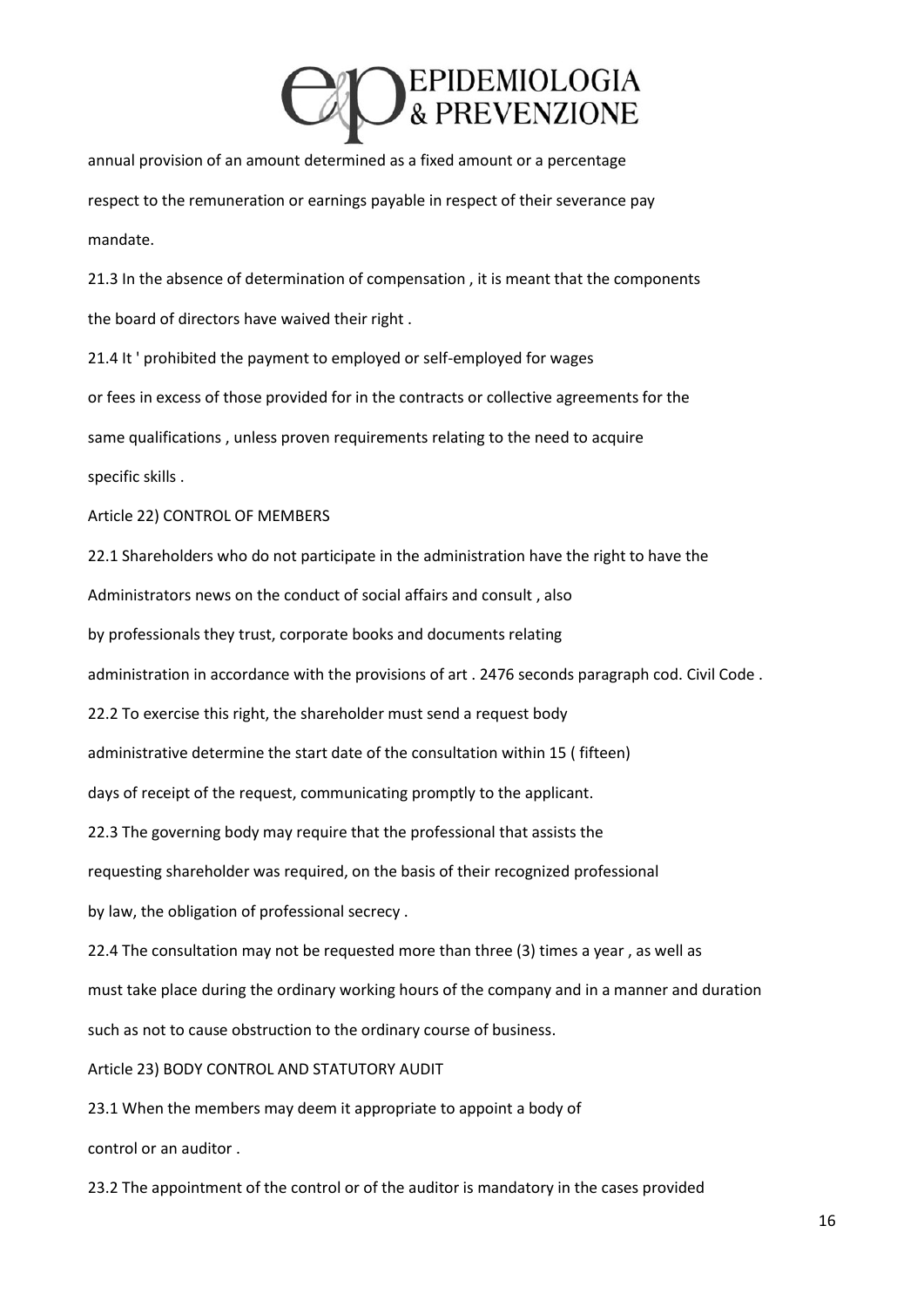

by law.

23.3 The inspection body is composed alternately of the decision of the shareholders in the time of appointment , a regular member or a panel , composed of three members and two alternates .

23.4 In the case of appointment of a supervisory body , even tyrannical , apply the provisions of the Statutory Auditors for the joint stock company.

23.5 The inspection body or auditor must meet the requirements and have the skills and powers provided for by the provisions laid down by the Board of Statutory Auditors companies limited by shares.

The controlling body has also responsible for monitoring compliance with the objectives by social enterprise, with particular regard to the provisions of Articles 2, 3, 4 , 6, 8 , 9, 10, 12 and 14 of LD make 155/ 06 . Monitoring must be given the finding in the preparation of the social budget . The control body may at any time to carry out acts of inspection and control , and for this purpose may require administrators news , also with reference to groups of social enterprises, on the performance or specific transactions . Apart from the grounds of ineligibility to removal from office of mayor or arranged by the Civil Code , I can not hold the office of mayor and , if elected, shall forfeit their office individuals who are not meet the requirements of integrity, professionalism and independence in accordance with the established by art. 8 paragraph 3 of Legislative Decree 155/2006 . 23.6 The statutory audit of the company is exercised at the discretion of the members and subject to mandatory provisions of the law, a statutory auditor or by a company statutory audit on record , or by the control when permitted by law. 23.7 Meetings of the control in a panel may

carried out by means of telecommunications , in accordance with the provisions for meetings of the Board of Directors.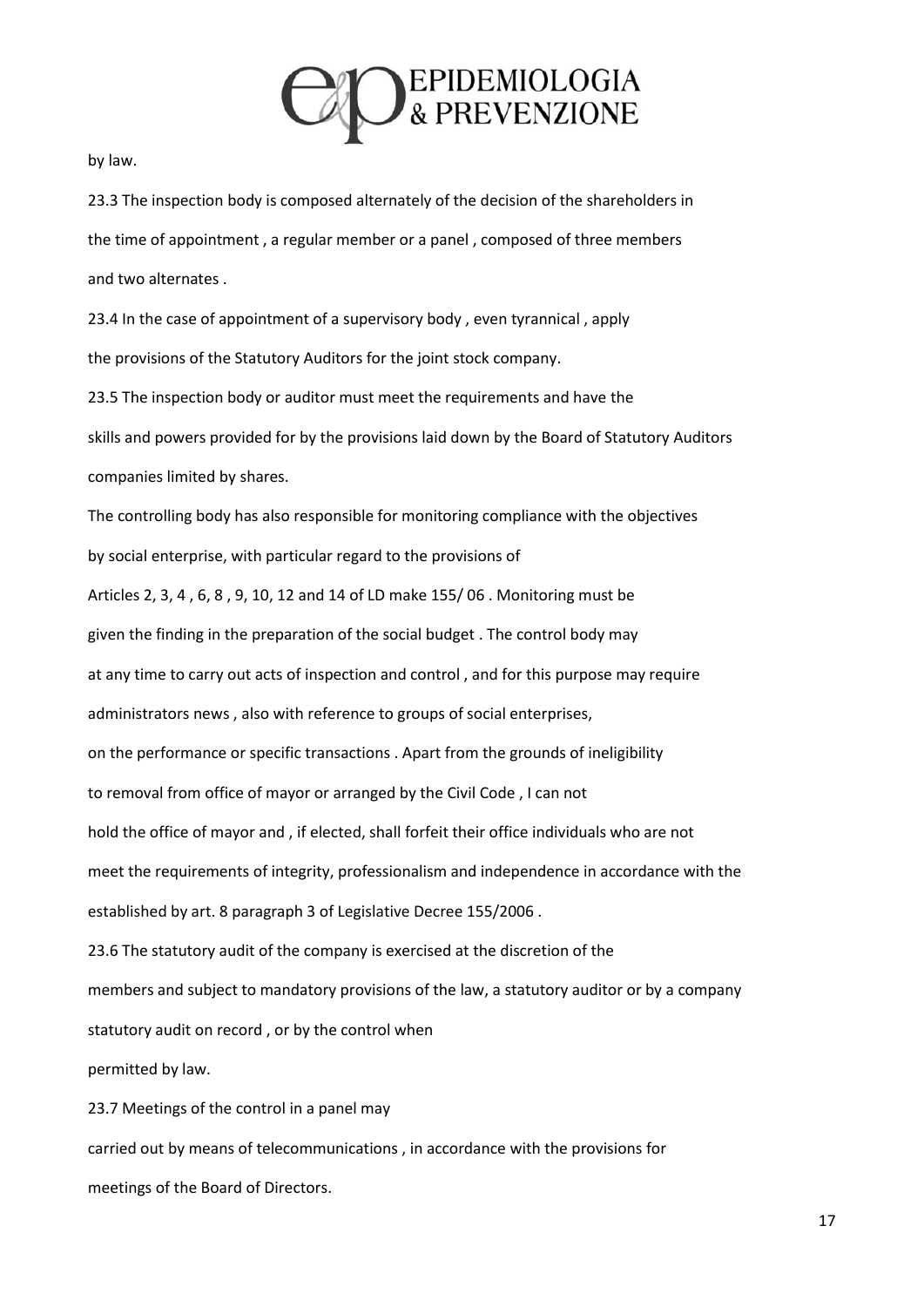

TITLE V

FINANCIAL STATEMENTS AND PROFITS

Article 24) FINANCIAL YEAR

24.1 The financial year ends on 31 (thirty ) December each year .

Article 25) BUDGET

25.1 At the end of each financial year the directors shall carry out training

of the social budget in accordance with the law.

25.2 The budget must be approved by the shareholders within 120 days from the closing

fiscal year; special circumstances relating to the structure and purpose

the company so require, or in the event that the company is required to prepare financial statements

consolidated financial statements may be presented to the shareholders for approval, subject to

the information obligations provided for by law , no later than the period of 180 (one hundred eighty )

days from the end of the year , in which case the Directors shall

indicated in the report provided for in Article . 2428 Civil Code, the reasons for the

delay.

25.3 The Board of Directors must also prepare the financial statements referred to social

art. 10 , paragraph 2 of Legislative Decree no. 155/2006 and , subject to approval of the shareholders , proceed

to be deposited with the Registrar of Companies together with the financial statements.

TITLE VI

DISSOLUTION AND LIQUIDATION

Article 26) DISSOLUTION AND LIQUIDATION

26.1 The company shall be dissolved in the cases provided by law.

26.2 In the event of dissolution of the company , whenever the appointment of liquidators

does not react to a different decision of the shareholders , the organ is composed of liquidation

by those who at that moment compose the governing body .

26.3 After liquidation , the remaining funds shall be distributed , taking into account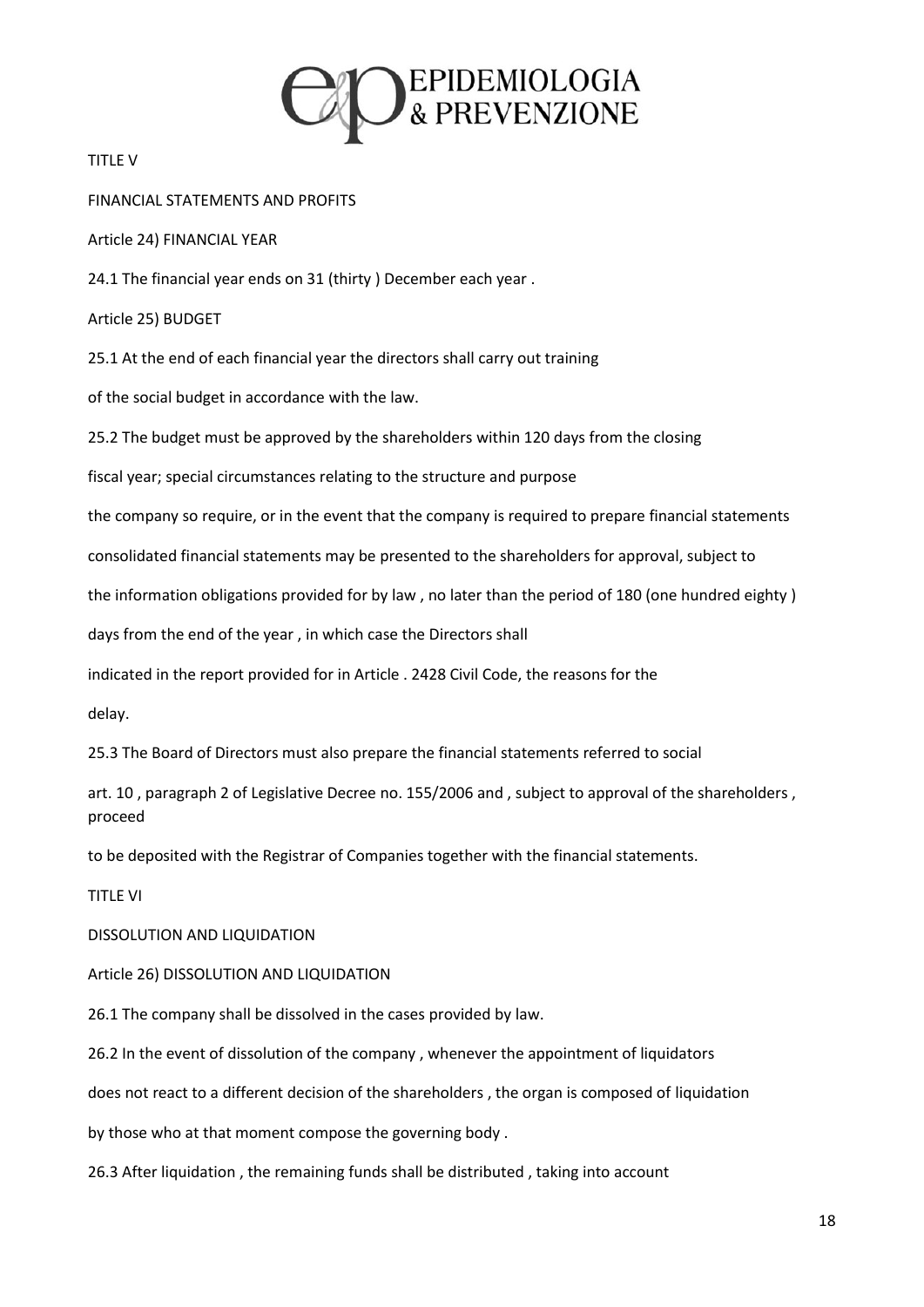

indications of shareholders, other social enterprise or to non-profit organizations social utility , associations, committees , foundations and ecclesiastical institutions - after authorization of the Ministry of Labour and Social Policy - according to established by Article 13 D . Decree 155/2006 .

TITLE VII

FINAL PROVISIONS

Article 27) DISPUTE RESOLUTION

27.1 All disputes concerning social relations , including those relating

the validity of the resolutions, brought by or against members of the company,

administrators , auditors , liquidators and interpretation , execution and / or resolution

of this statute will be the subject of the mediation procedure will be referred

a conciliation body identified by the parties, in accordance with the provisions

of this Regulation adopted .

27.2 In the event of failure to reach an agreement, the parties will be free to

initiate any legal proceedings .

Art.28 ) EMPLOYEE INVOLVEMENT AND RECIPIENTS

### ACTIVITIES

28.1 Employees must be involved in the following ways :

the . participation and sharing of the company's purpose social enterprise ;

ii . consequent organization of work through regular meetings information

and advisory .

28.2 . The recipients of the activities must be involved in the following ways :

the . regular meetings of the verification of the quality of the services provided through the verification

of satisfaction with the authority to make proposals .

Article 29) REFERENCE

29.1 All matters not expressly provided for in these social pacts worth

the provisions of the Civil Code , and D.Lgs155/2006 , as well as other provisions